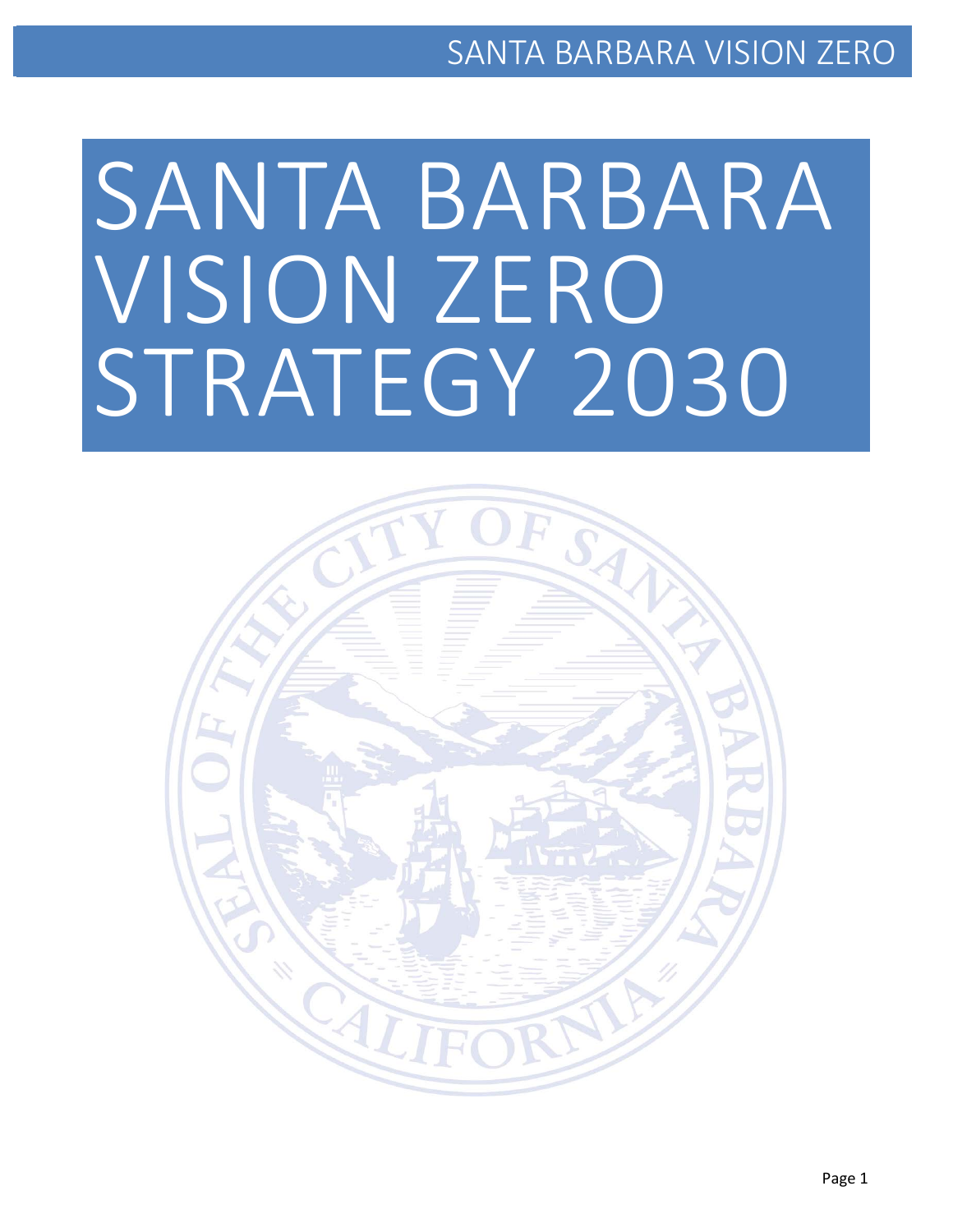### INTRODUCTION

Vision Zero is a strategy to eliminate all traffic fatalities and severe injuries, while increasing safe, healthy, and equitable mobility for all. First implemented in Sweden in the 1990s, Vision Zero has proved successful across Europe and is now gaining momentum in major American cities.

Vision Zero is based on an underlying ethical principle that it can never be acceptable that people are killed or seriously injured when moving on public roadways. As an ethics-based approach, Vision Zero functions to guide priorities and strategic use of limited city resources. It is a new lens through which public officials and professionals make decisions based, above all, on safety outcomes. Historically, road users have held most of the responsibility for safety. Vision Zero changes this relationship by emphasizing that the responsibility is shared by roadway policy makers, designers, and enforcement, as well as road users. With this understanding in mind, Vision Zero is not a slogan, not a tagline, not even a program. Rather, Vision Zero is a fundamentally different way to approach traffic safety.

A primary mission of government is to protect the public. No silver bullet exists to eliminate traffic fatalities. Yet previous successes that have combined the efforts of people, governments, and private industries to save lives are not difficult to find. In 1985, the national rate of seatbelt use hovered at 20%. Thirty-three years later, a combination of stronger laws, enforcement, public education, and automobile design changes have driven seatbelt use up to 88%. This intentional strategy to ensure the use of seatbelts has saved countless lives. Much more intentionality is needed to save the over 30,000 Americans that are killed each year in traffic-related collisions. Santa Barbarans share in a disproportionately higher amount of traffic-related deaths and injuries, ranking second of the 105 California cities with populations between 50,001 and 100,000.

The commonly held but mistaken view is that traffic fatalities and severe injuries are "accidents." In fact, each traffic-related collision has a cause and can be prevented. Vision Zero regards traffic collisions as a policy problem that can be addressed through enforcement, design, and education.

In 2016, City Council established a Vision Zero Policy to eliminate all severe and fatal transportation-related collisions on City streets by 2030. The Council's commitment to Vision Zero has already had a transformative effect on how the Public Works and Police Departments address street design and traffic enforcement. This strategy document provides a framework to institutionalize the Vision Zero mentality into the City government culture, as well as set the initial prioritization of travel corridors with the highest recurrence of death and severe injury. This strategy document includes a statement of core principles, adoption of a Safety First mentality, and the identification of a comprehensive, multidisciplinary approach to eliminating roadway deaths and serious injuries.

### OUR CHALLENGE

City Council has set a target to eliminate all severe and fatal transportation-related collisions by 2030. That may sound aggressive, or even impossible, but other cities have proved significant reductions are possible. The City of New York has reduced pedestrian deaths by 44% and overall traffic-related deaths by 27% in the first 4 years of its Vision Zero Strategy since 2014. It is our collective responsibility to save every life we can, be it a life taken in a violent crime or in a collision with a motor vehicle.

To this end, City staff is continuously collecting collision data and evaluating it to determine contributing factors and trends in serious injuries and fatalities. Appropriate actions are identified through these evaluations to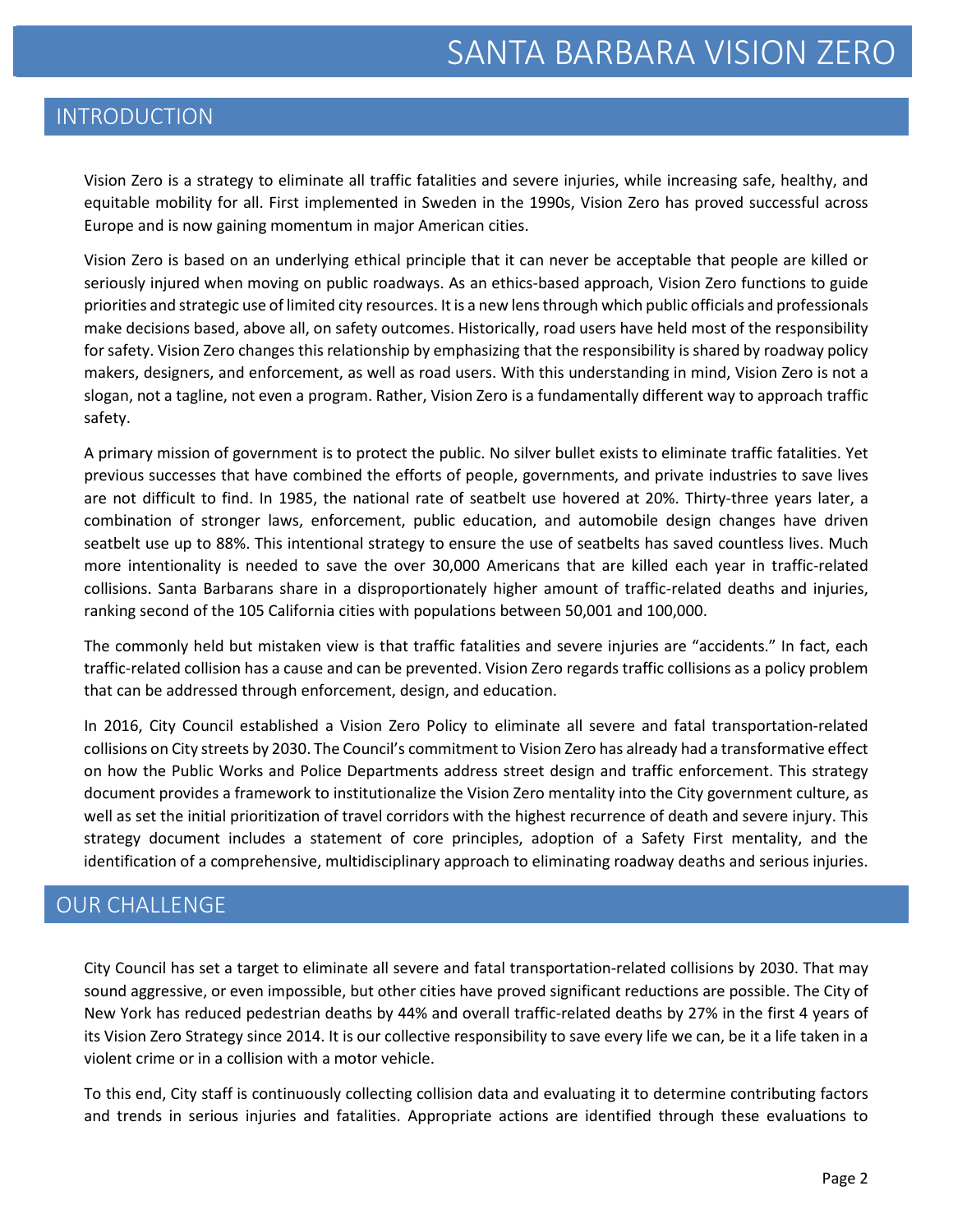improve safety based on factors and trends identified in the collision data. Locations where collisions repeat can be patterns indicating opportunities for roadway design adjustments and/or targeted enforcement. The information below represents the 10-year data set from 2008 to 2017, and the data from which future reductions will determine the degree of our success.

According to the 2010-14 American Community Survey, Santa Barbarans use cars the most to get to work each day, comprising 74% of commuting trips (see Santa Barbara Commuting By Mode, below). About 13% of trips to work are made by bicycling or walking and 7% of commuting trips are made by other means such as by public transit or taxi. Around 6% of respondents in Santa Barbara telecommute (work from home).



### Santa Barbara Commuting By Mode

The number of total number of collisions involving vehicles, pedestrians and cyclists demonstrate a similar proportionality. The figure below (Total Collisions 2008-2017) illustrates the breakdown of 10,220 total transportation-related collisions on public streets in the City by mode between 2008 and 2017.



However, when focusing on only those collisions that resulted in serious or fatal injuries, we discover that pedestrians and bicyclists comprise a disproportionate number, as illustrated in the figure below (Serious or Fatal Injuries 2008-2017). During this 10-year period, 324 people died or experienced serious injuries from traffic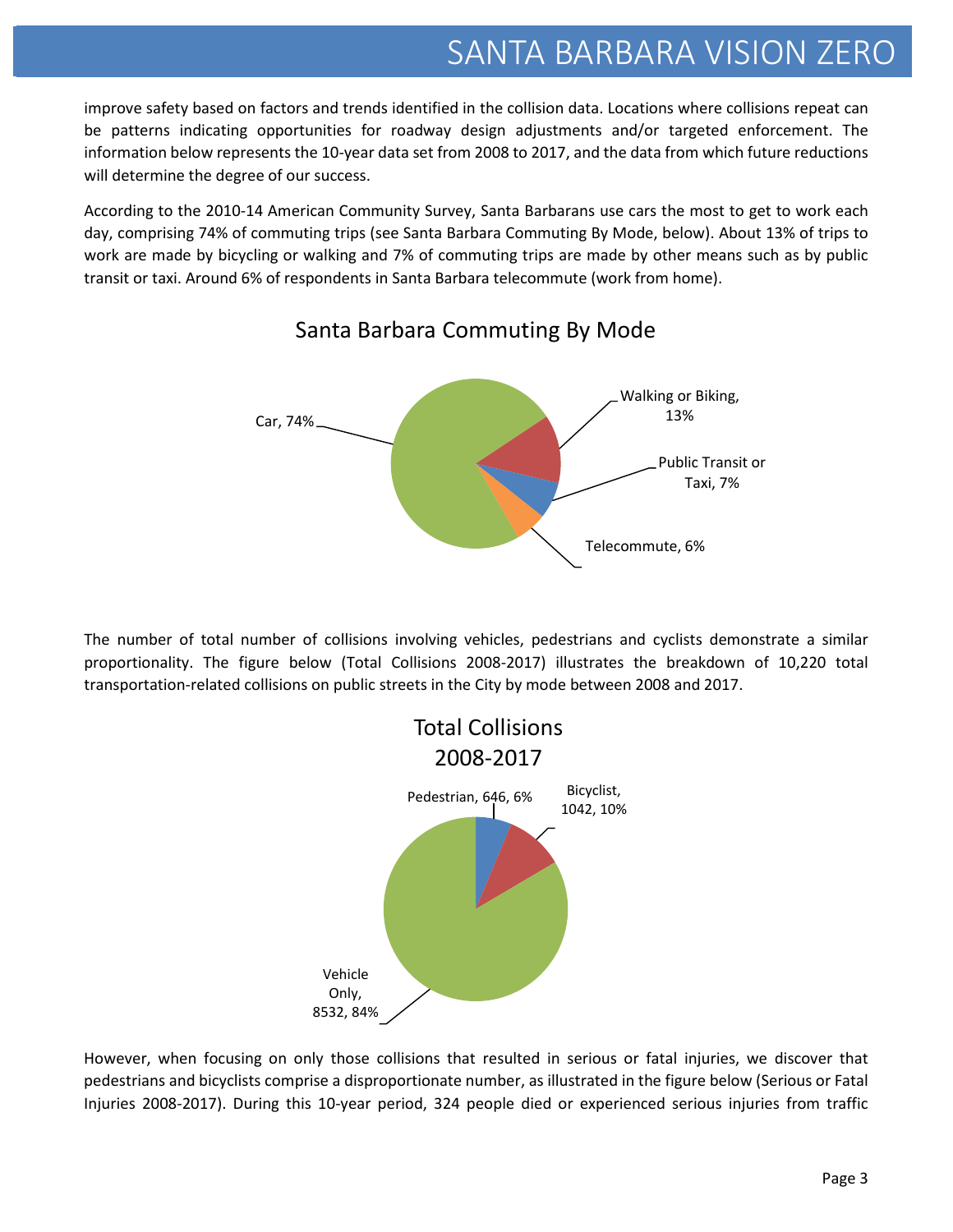collisions while walking, bicycling, motorcycling or driving in the City of Santa Barbara. Pedestrians and bicyclists were the most vulnerable to collisions resulting in serious injury or death. A serious injury is defined as an injury that results in hospitalization as a result of a collision. This information is important to understand when developing a strategy to reduce collision related deaths and serious injuries.



Another important data set shows where collisions are reoccurring on City streets. This Vision Zero Strategy focuses the most attention on the locations that have the most reoccurrence of fatalities and serious injury collisions. The Serious and Fatal Collision Heat Map below shows the locations of all collisions resulting in serious injuries and fatalities in the last 10 years (2008-2017). The areas that that are red have the highest numbers of collisions, where the yellow and green represent lower numbers.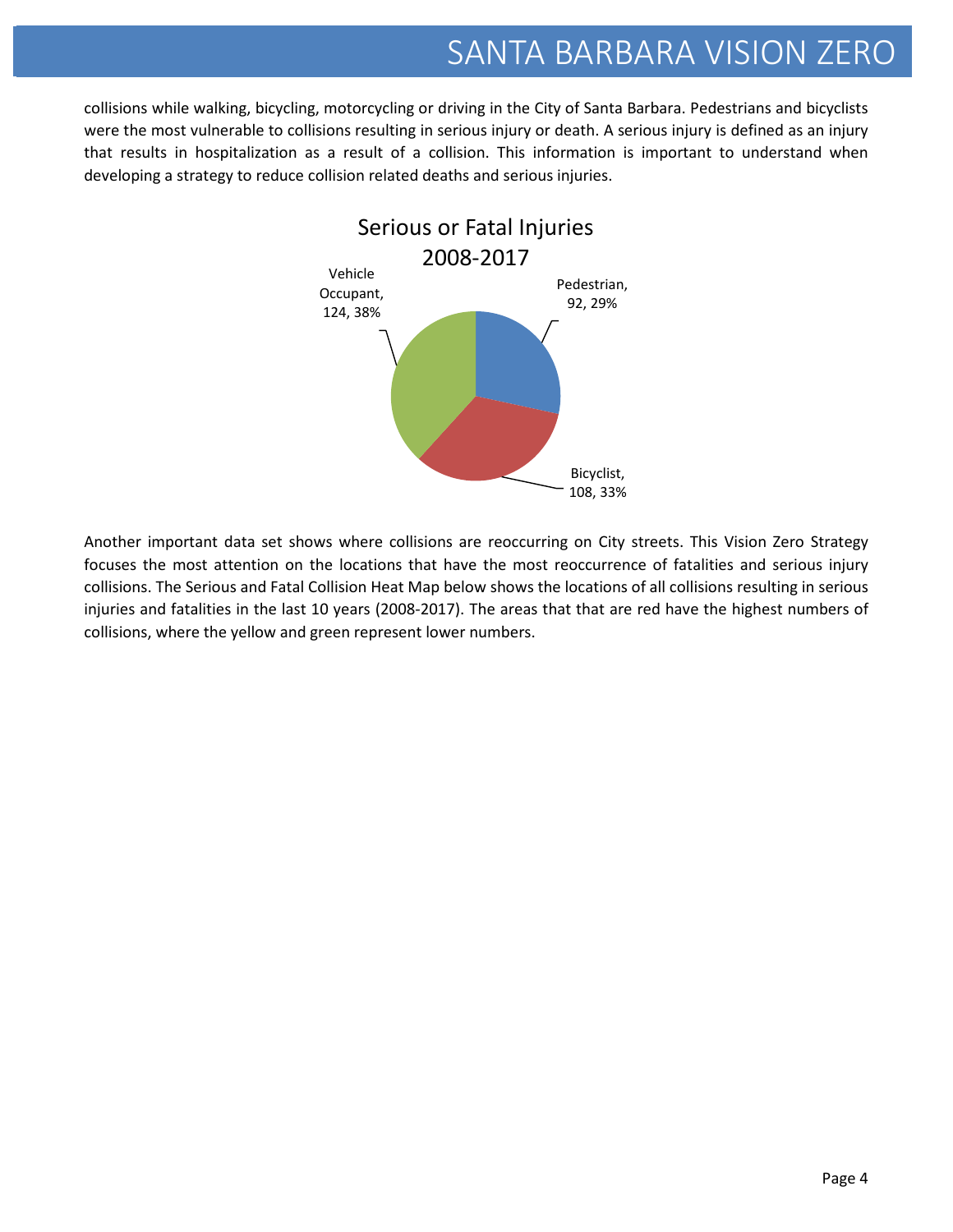

#### **Serious and Fatal Collision Heat Map 2008-2017**

The hottest areas tend to be the areas where fatal and severe collisions are most likely to reoccur. These are the locations where most of the City's resources related to safety improvement should be aimed. Although the collisions seem to be spread throughout the city, careful data analysis reveals corridor-related trends. Addressing corridor-related trends with education, enforcement, and engineering design adjustments in a coordinated approach can have meaningful results. The total fatal and serious related collisions occurring each year are shown below.



#### **Total Serious and Fatal Collisions by Year 2008-2017**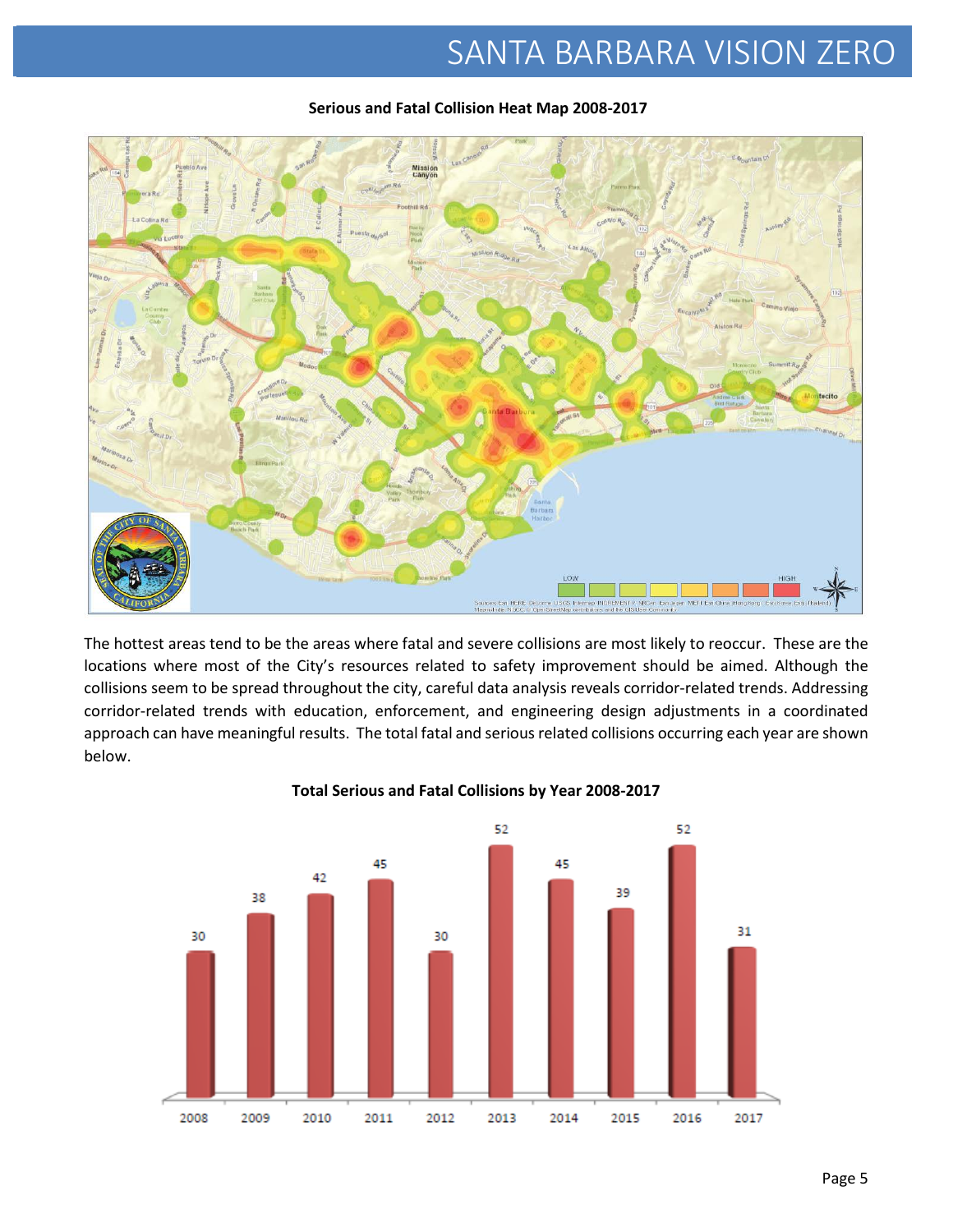#### **Measurement of Effectiveness**

The year-to-year totals of severe and fatal collisions have risen and fallen without a consistent trend. The effectiveness of this Vision Zero Strategy will be measured by a consistent reduction in the year-to-year totals of severe and fatal collisions, as well as a reduction in the 10-year running total collision record. An ongoing reduction of both metrics is a measurement of success.

### CORE PRINCIPLES

This Strategy establishes seven Core Principles, which will guide transportation-related decision-making, planning, designing, and policing. The Core Principles establish a framework by which city officials and professionals can gauge and judge if decisions and practices are congruent with the City's Vision Zero Policy.

#### **Santa Barbara's Vision Zero Core Principles**

- 1. *Life is Most Important.* The protection of human life and health is the overriding goal of traffic planning and engineering, taking priority over vehicle speeds and other objectives.
- 2. *Every Person Matters.* Everyone has the right to be safe on our streets, regardless of the way they choose to travel.
- 3. *People Make Mistakes.* In order to prevent and reduce death and serious injury, traffic systems can and should be designed to account for the inevitability of human error.
- 4. *Focus on Dangerous Locations and Behaviors***.** City engineering and enforcement efforts will be informed by accurate and timely collision data and focus first on the most problematic locations, collision types, and behaviors.
- 5. *Drivers Have a Critical Responsibility***.** When we drive, we control a machine that can inflict a great deal of physical harm. As drivers, we have a critical responsibility for the safety of others. We can be acting criminally when we drive and park in ways that put others at risk.
- 6. *Pedestrians and Cyclists are the Most Vulnerable Road Users.* Because they have the most to lose, pedestrians and cyclists need to abide by the laws in place to keep them safe.
- 7. *The Government Shares Responsibility for Safe Streets.* All elected officials and appropriate government staff will need to collaborate and act to achieve Vision Zero.

### THE SAFETY-FIRST MENTALITY

The airline industry has practiced the "safety-first" mentality since the inception of the passenger airline industry. When a passenger plane crashes, many deaths are commonly involved, and the event is newsworthy. The passenger airline industry, therefore, could not survive without a nearly perfect record. Consequently, when presented with a possible safety issue, checks and balances are in place so that airlines cannot fly until the issue is addressed.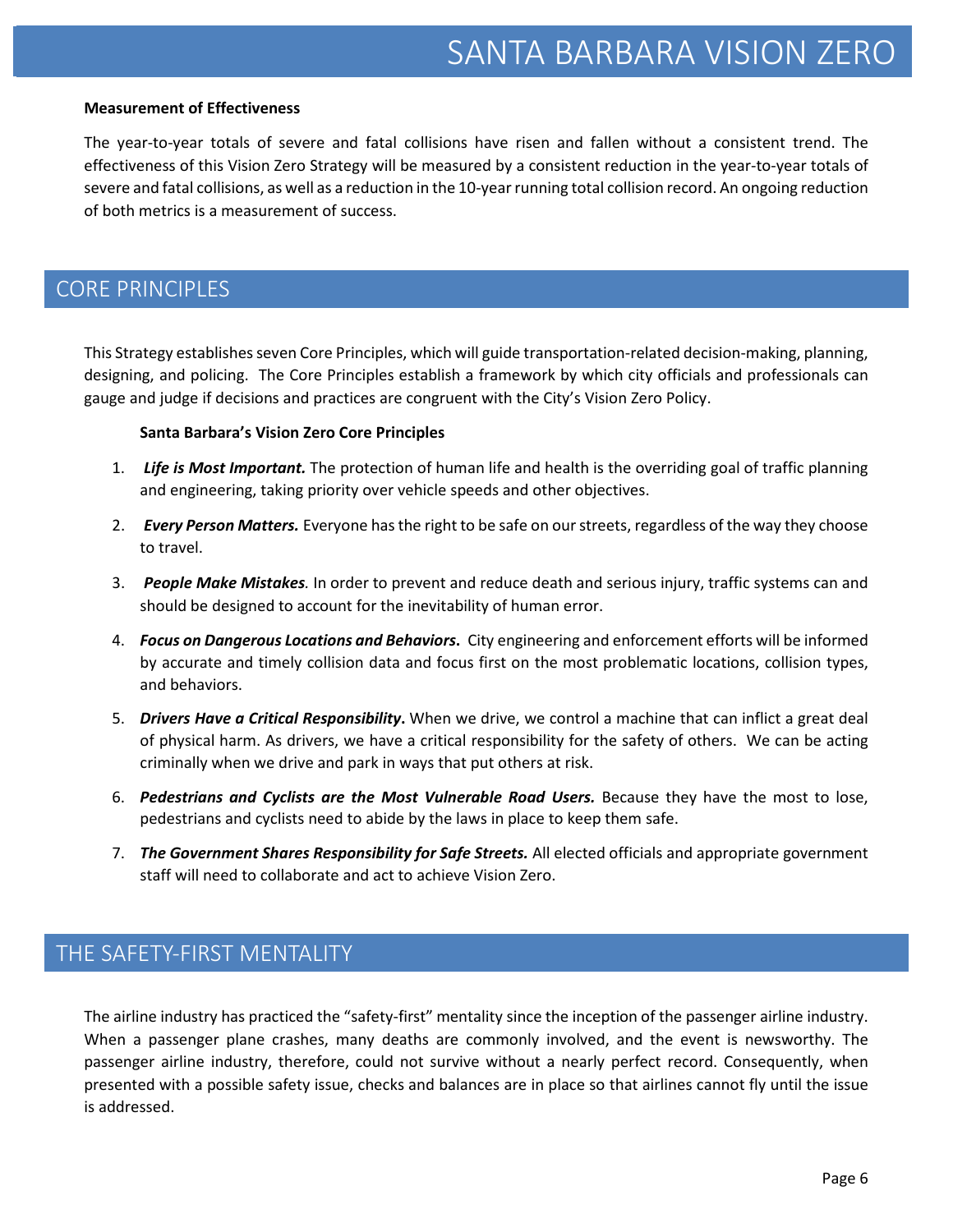Vision Zero aims to take a similar approach to traffic-related collisions. Although over 30,000 traffic-related deaths occur annually in America, these events are typically isolated, with small numbers of casualties. Media coverage is often limited to how the collision impacts traffic congestion. Most people and most media coverage refer to collisions as "accidents," which implies that nothing could have been done to prevent it: collisions are merely accepted as a fact of life. Many engineers and transportation planners were even taught to expect and accept a certain number of collisions per million miles traveled. Conversely, Vision Zero represents a new way of thinking where every collision is considered preventable in some way and we are actively working as a community on how to prevent the reoccurrence of a collision. This change in thinking will take time and begins with city officials, street designers, planners, and law enforcement.

In order to do this, the Vision Zero Strategy adopts a "Safety First" mentality involving collaboration between the City, non-profit partners, and the general public. This shifts previously accepted transportation practices to place maximum importance on preserving human life. Vision Zero breaks traffic safety down to four strategic categories where "safety-first" thinking must be applied. These are areas of action where decisions are made and daily civic activities bring us closer to our zero fatalities and severe collisions goal. They are Evaluation, Engineering, Enforcement, and Education – the Four E's.

#### **The Safety First Mentality Four E's**

- 1. *Evaluation: a data-driven review of collision statistics involving both the Police Department and Public Works transportation professionals.* Safety-first in this area means that we target our limited Public Works and Police Department resources at locations where data analysis indicates collisions are most likely to reoccur.
- 2. *Engineering: anticipating and reducing the effects of human error.* This work is done primarily by transportation professionals within the Public Works Department. Safety first thinking means resources will be focused on locations with recurring collisions and designs and plans will be created that are aimed at eliminating collision recurrence.
- 3. *Enforcement: ensuring safety laws are known and followed.* This section is entirely implemented by the Police Department and other enforcement bodies. The City Police Department will report traffic statistics alongside crime statistics as part of its community policing and Vision Zero approach. This means that Police Department resources can also be discussed and allocated more appropriately based on safety statistics.
- 4. *Education: a public promotion of the "safety first" mentality.* This effort is organized by Public Works, and includes marketing strategies and the use of effective media tools to communicate a message to change the current thinking about collisions and dangerous driving behaviors.

In addition to the Public Works and Police Departments, the Four E's require coordination of resources and the focus of many different organizations and teams, including City-sponsored partnerships with local nonprofits, and the general public, to effectively eliminate deaths and serious injuries. As stated in the Vision Zero Core Principles, the responsibility of safety is shared by decision-makers, street designers, law enforcement, and the general public.

#### **Causes of Injury and Death**

There is no such thing as an "accident." Each collision on public streets has a reason, and a cause. Determining the causes and trends of transportation-related injuries and deaths by location is critical to prevent future collisions. The following are general leading causes of transportation-related injuries and death, and general notes about how Vision Zero thinking can redirect City decisions and resources: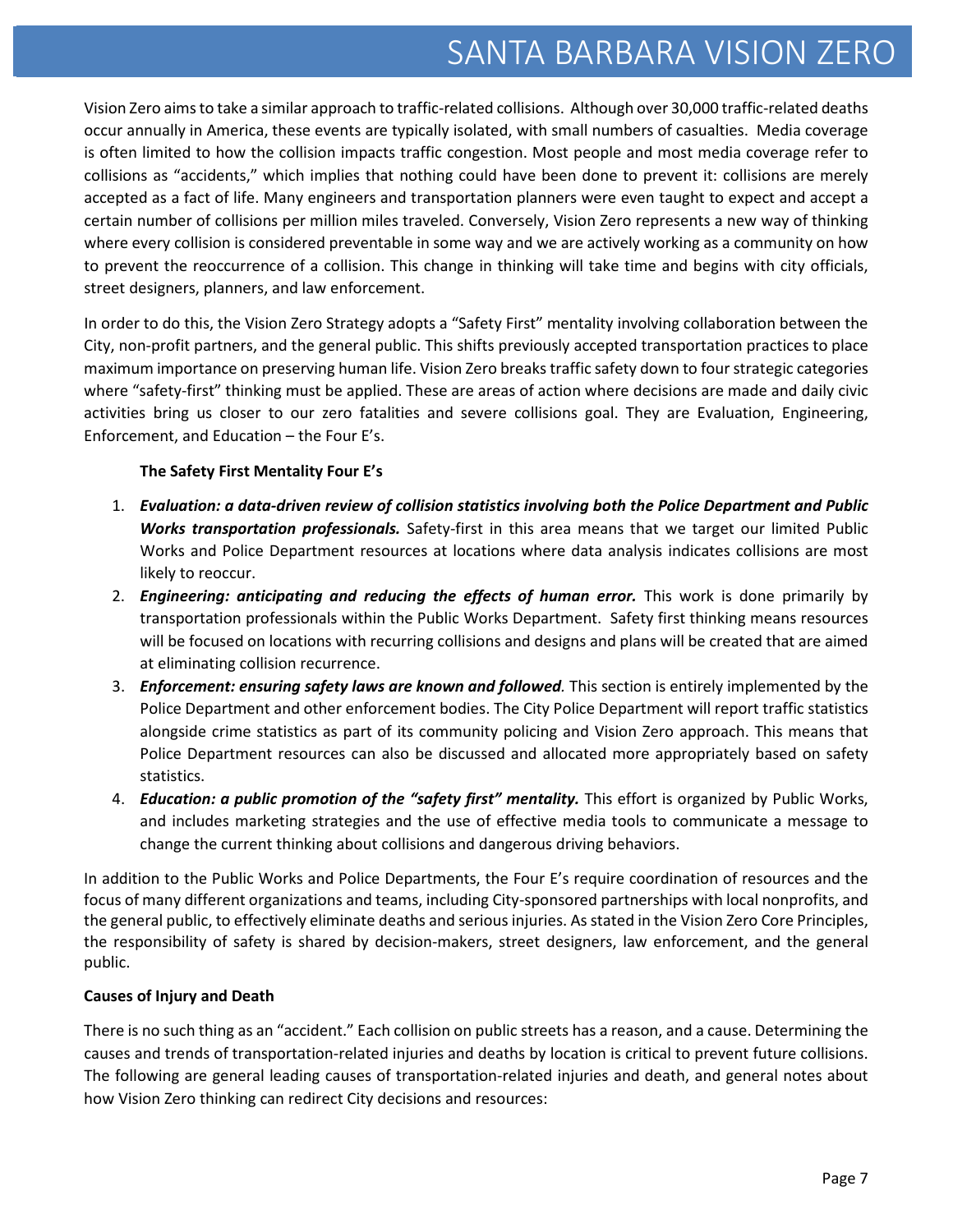#### *Speeding*

According to the World Health Organization, excess speed is responsible for approximately one in every three traffic fatalities, and is directly correlated with lower survival rates in the event of a collision. The graphic below demonstrates how vehicle speeds directly influence the survivability of a pedestrian hit by a vehicle. For collisions involving speeds of 40 mph, the survival is less than 10%. Accordingly, areas of Santa Barbara that have high pedestrian volumes may not be appropriate for vehicle speeds over 20 mph. A combination of roadway design changes, shifts in statewide speed policy, and local enforcement efforts will be needed to make adjustments in these areas.



Image: Seattle Department of Transportation

#### *Driving under the influence of alcohol and other psychoactive substances*

Driving under the influence of alcohol or any psychoactive substance increases the risk of a collision resulting in death or serious injury. The risk of a traffic collision starts with low levels of blood alcohol concentration, and increases significantly when the driver's blood alcohol concentration is at or above 0.08%. Depending on the type of substance involved, and other factors, psychoactive drugs including cannabis can increase the risk of incurring a collision to differing degrees. Though societal norms and tolerance for driving under the influence have shifted for the better in the past decade, Vision Zero actions need to do more. Using increased community education and enforcement, the Vision Zero Strategy can help our community progress to the point where it equates under-the-influence driving with criminal behavior.

#### *Distracted driving*

While radios, navigation systems and even conversation can lead to distracted driving, the use of mobile phones is of particular concern. Drivers using mobile phones are approximately four times more likely to be involved in a collision. Phone use while driving has been shown to slow reaction times, and decrease the ability to stay in the correct lane or allow for a safe following distance. Texting and use of other mobile phone applications has proliferated in the last decade. Education and enforcement is required to change the current use and tolerance of these distracting devices.

#### *Infrastructure*

Street design and infrastructure have a considerable impact on safety. Streets should be designed with the safety of all users in mind. Although auto use is the dominant form of transportation (74%), a significant number of Santa Barbarans get to work each day via transit, bicycle, or on foot. Unfortunately,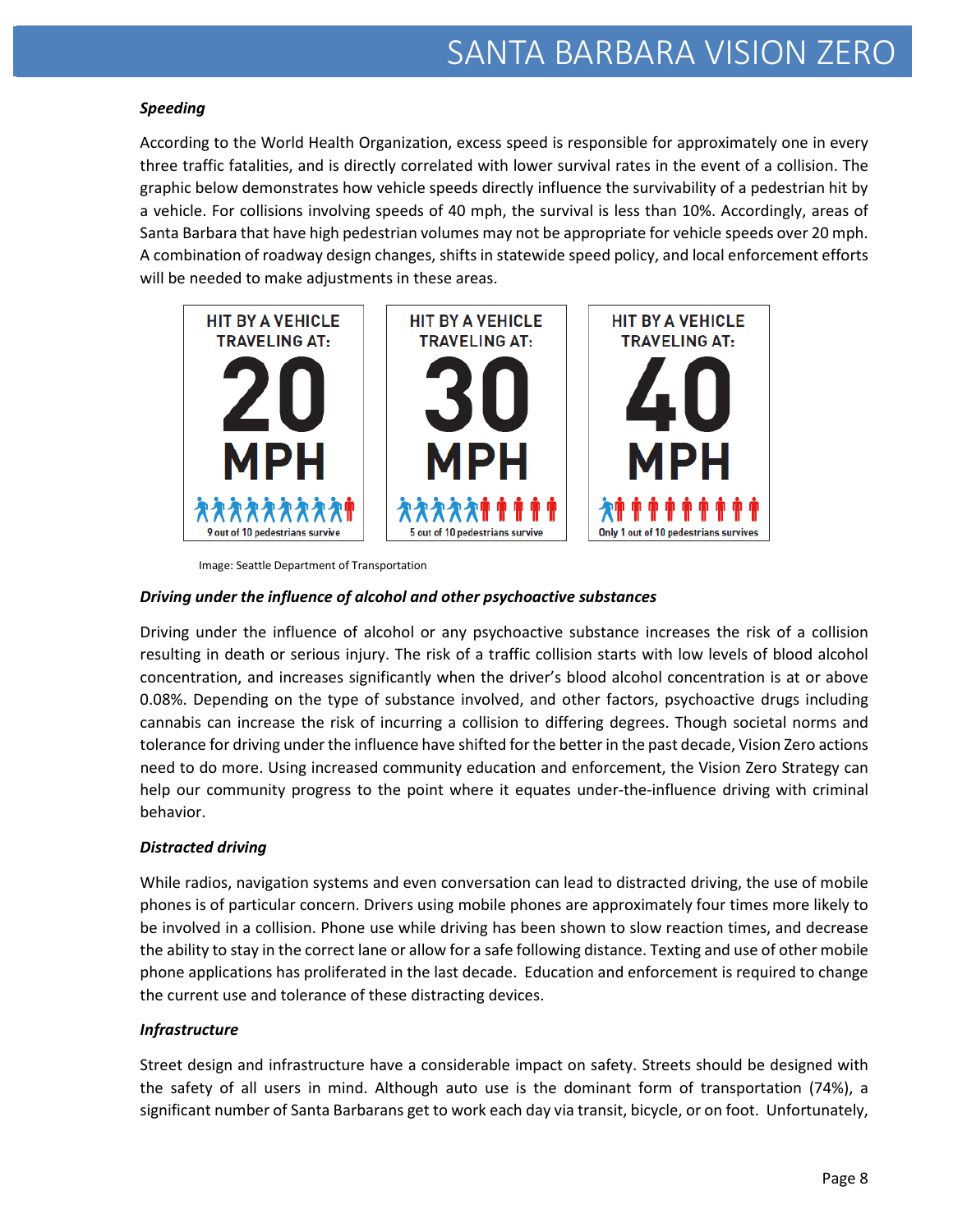collision data demonstrates that these road users are the most at risk. Roadway design and infrastructure elements must account for the safety of all road users. Street lighting, traffic signals, and other necessary components of a road system must always put safety first. Although Santa Barbarans must move about the City freely, efficiently, and without traffic congestion, Vision Zero thinking actually prioritizes safe roadway use above these other factors. Locations where repeated collisions occur can indicate where roadway design needs adjustment, or where infrastructure improvements are needed.

#### *Nonuse of motorcycle helmets, seat-belts, child restraints*

Safety features exist to protect life and prevent serious injury in the event of a collision. Failure to use these safety features can result in a serious injury or death. Wearing a motorcycle helmet correctly can reduce the risk of death by 40% and the risk of severe injury by over 70%. The correct use of seat-belts reduces the risk of fatalities among front seat passengers by 40-50%, and of rear-seat passengers by between 25-75%. When correctly installed and used, child restraints can reduce infant fatalities in motor vehicle collisions by approximately 70%. Collision-related deaths of small children can similarly be reduced between 54% and 80% with correct use of child restraints.

#### *Inadequate enforcement of traffic laws*

Without enforcement, traffic laws that aim to regulate driving under the influence, speed limits, helmet use, and child restraint use cannot be expected to reduce traffic fatalities or serious injuries. If traffic laws are not enforced, or are perceived as not being enforced, compliance is less likely. Effective enforcement includes establishing, regular updating, and enforcing laws that address collision risk factors. Locations where repeated collisions occur can indicate where robust enforcement is needed. Application of Vision Zero will also need to consider automated enforcement, which has effectively reduced collisions at specific locations.

#### **Stakeholder Roles and Responsibilities**

Public officials and decision makers, street designers, maintenance crews, law enforcement, bicycle and pedestrian advocates, and the general public all play key roles in reaching the goal of eliminating serious injuries or deaths on Santa Barbara streets. Every stakeholder plays a vital role in preventing serious collisions, and Vision Zero will support the current and future efforts of these groups:

*Public Works Department* – The Public Works Department ensures the road system is safe and effective for all road users. A few examples of Public Works strategies include: installing crosswalk flashers, implementing video cameras at traffic signals, striping new bike lanes and crosswalks, and standardizing traffic signalization. Public Works staff are constantly evaluating City data in order to prioritize further improvement projects. Vision Zero provides the policy strategy to prioritize and implement the City's objectives.

*Police Department* – The Police Department provides enforcement for the rules of the road. From traffic tickets to officer involvement in Safe Routes to Schools programs, the Police Department works to enforce traffic laws and educate the public about safe road use for all road users. Vision Zero and continued collision report monitoring allow the Police Department to document areas of need, procure additional grant funding, implement actions such as targeted enforcements and DUI checkpoints, and targeted enforcement.

*Nonprofit Partners* – The City works with nonprofit organizations to most effectively serve the community. Two of the City partnerships working to make Santa Barbara roads safer for pedestrians and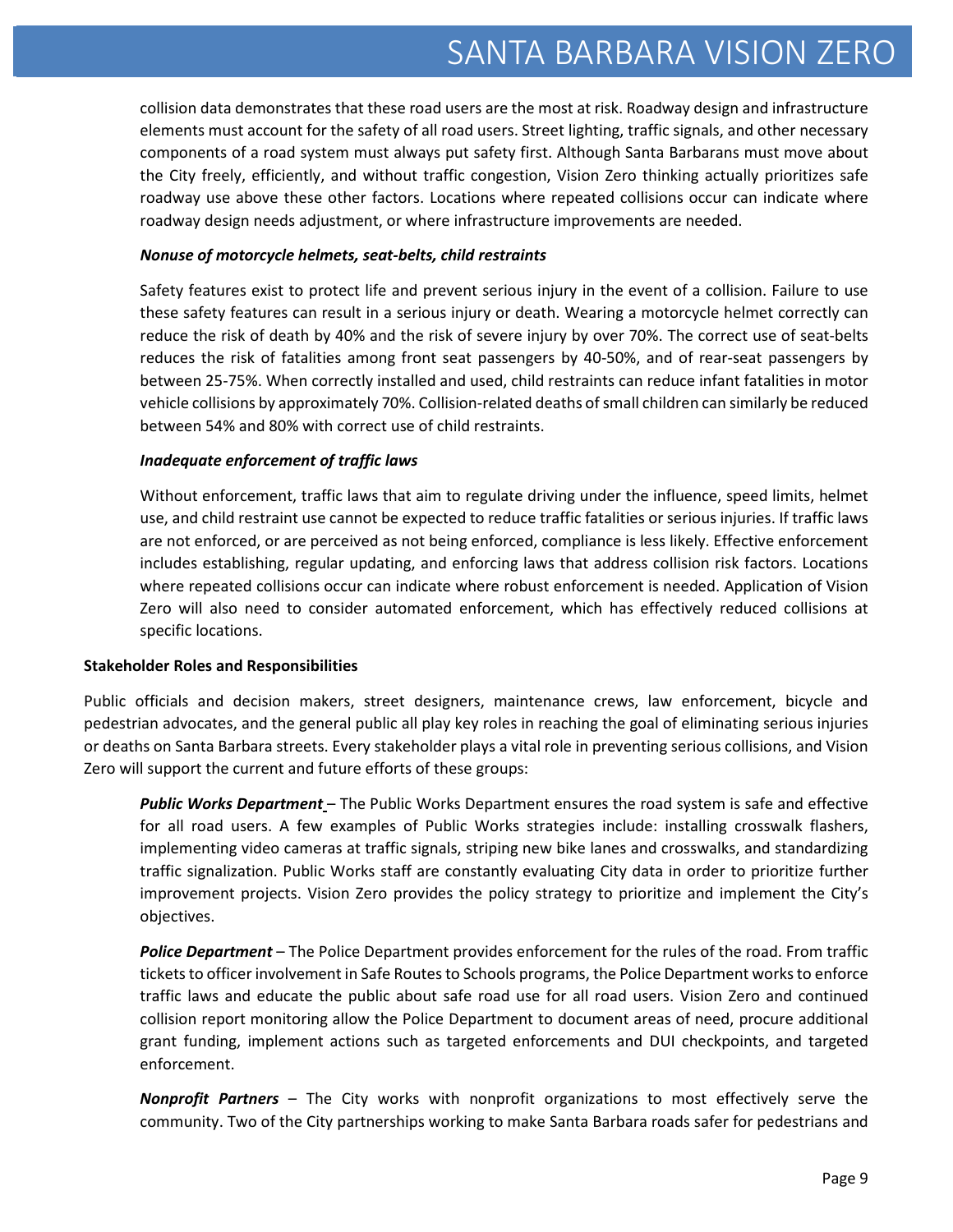bicyclists are the Coalition for Sustainable Transportation (COAST), and the Santa Barbara Bicycle Coalition (SBBIKE). Vision Zero highlights the current work of these organizations and works to focus advocacy efforts towards data-demonstrated safety concerns.

*General Public* – The general public plays a major role in making transportation safe in Santa Barbara. While driving, biking, or walking, each person can actively choose to adopt a safety first mentality. This conscious decision works to ensure that roadways are being used correctly and safely for all users. Vision Zero efforts can actively engage the public and bring the safety first mentality to the attention of road users.

#### **Initial Safety-First Actions**

Initial actions have been identified below as a part of the Vision Zero Strategy. These initial actions have been categorized in each of the four areas of action: Evaluation, Engineering, Enforcement, and Education. Actions and responsibilities are divided into three categories: continuing existing programs and practices, enhancing existing programs and practices, and adding new programs and practice.

|          | Action                                                                                                                                                                                                                                       | Responsibility                  |
|----------|----------------------------------------------------------------------------------------------------------------------------------------------------------------------------------------------------------------------------------------------|---------------------------------|
| Continue | . Collecting and analyzing transportation collision data<br>prioritizing corridors by severity of injury and fatality.<br>Conducting quarterly reports on transportation collision data.                                                     | Public Works, Police Department |
| Enhance  | Efficiency of data collection through interdisciplinary<br>coordination between engineering and enforcement.                                                                                                                                 | Public Works, Police Department |
| Add      | Create priority corridor citation report data sheets.<br>. Annual reporting to the TCC and City Council.<br>· Provide a quarterly collision report with all serious injuries<br>and/or fatalities to update the Santa Barbara Collision Map. | Police Department               |

#### **Evaluation**

#### **Engineering**

|          | Action                                                                                                                                                           | Responsibility                  |  |
|----------|------------------------------------------------------------------------------------------------------------------------------------------------------------------|---------------------------------|--|
| Continue | . Designing and implementing capital projects such as<br>enhanced crosswalks, complete streets, road diets, sidewalk<br>repairs, curb ramps and street lighting. | Public Works                    |  |
|          | Continuing neighborhood safety programs such as the<br>sidewalk infill project.                                                                                  | Public Works                    |  |
| Enhance  | · Planning, funding and advocacy for improvements to "High<br>Priority Corridors".                                                                               | Public Works                    |  |
| Add      | · Proactive collaboration with enforcement to determine how<br>improvements are enhancing safety.                                                                | Public Works, Police Department |  |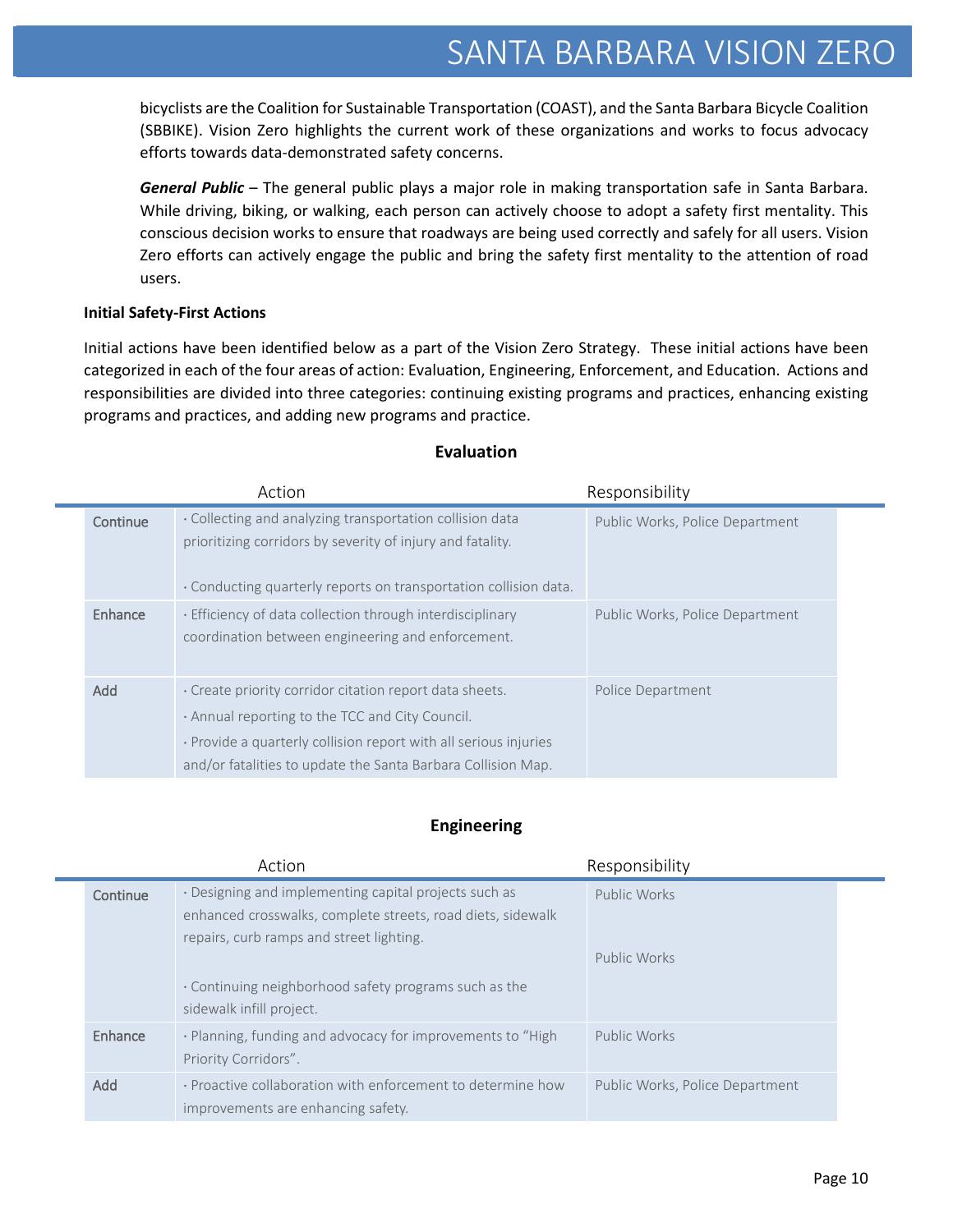· Consider Vision Zero Strategy changes with street maintenance that requires total restriping of the street. · Various pre-determined transportation safety improvement projects throughout the city (see "Engineering Corridor Action Plan" below). Public Works

#### **Enforcement**

|          | Action                                                                                                                                                                                                                                                                                                                                                                                                                                                                                                                                                                                          | Responsibility                                                                   |
|----------|-------------------------------------------------------------------------------------------------------------------------------------------------------------------------------------------------------------------------------------------------------------------------------------------------------------------------------------------------------------------------------------------------------------------------------------------------------------------------------------------------------------------------------------------------------------------------------------------------|----------------------------------------------------------------------------------|
| Continue | · Safety programs funded by OTS Grant such as, targeted detail,<br>"Know Your Limit" Campaign, and Community outreach and<br>education to you and institutions.<br>· Deploying police officers for traffic enforcement and<br>addressing hot spot locations and unsafe behaviors such as<br>speeding, intoxication, and failure to yield to pedestrians and<br>distracted driving.<br>· Staffing adult crossing guards in school zones.<br>· Participation and deployment of parking and traffic control<br>officers to support safe access to school and including safe<br>walking and biking. | Police Department<br>Police Department<br>Police Department<br>Police Department |
| Enhance  | · Create a public complaint system to focus SBPD resources at<br>locations of existing high risk.<br>· Retention and recruitment of Police officers.                                                                                                                                                                                                                                                                                                                                                                                                                                            | Public Works, Police Department<br>Police Department                             |
| Add      | · Release a citation report data sheet to the public via media<br>release following quarterly reports.                                                                                                                                                                                                                                                                                                                                                                                                                                                                                          | Police Department                                                                |

#### **Education**

÷

|          | Action                                                   | Responsibility    |
|----------|----------------------------------------------------------|-------------------|
| Continue | · Providing access to current safety education materials | Public Works      |
|          | through Santabarbaraca.gov.                              |                   |
|          | Outreach to social institutions to educate youth on      | Police Department |
|          | transportation safety.                                   |                   |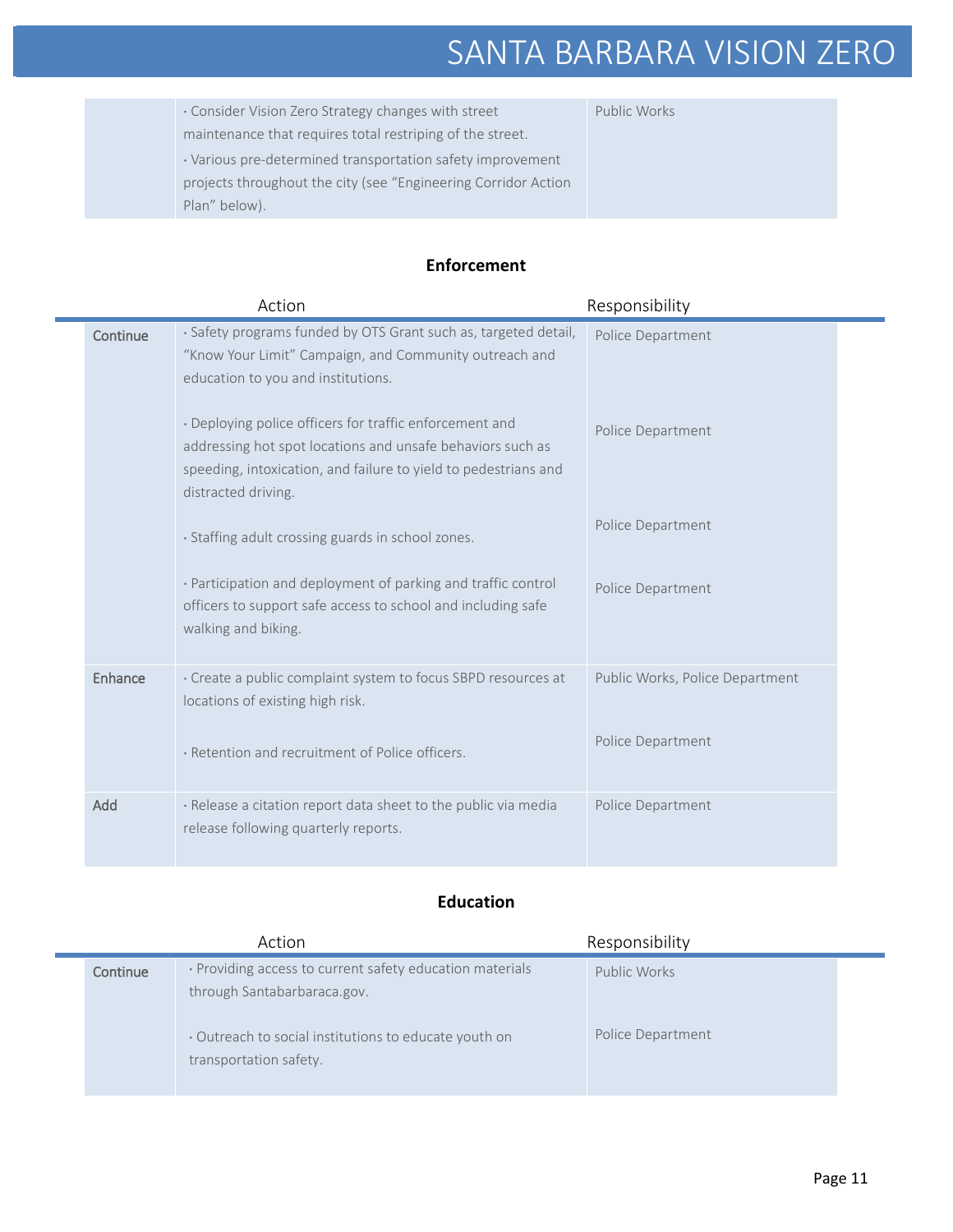| Enhance | · Public service announcements, social media releases and<br>Public Works, Police Department<br>City media releases that promote safety first mentality.                                                |                                                   |
|---------|---------------------------------------------------------------------------------------------------------------------------------------------------------------------------------------------------------|---------------------------------------------------|
|         | · Increase safety around a determined hotspot once it is<br>known to be a threat. This will reduce potential injury during<br>implementation of engineering safety enhancements.                        | Public Works, Police Department                   |
| Add     | · Organize a SBVZ quarterly meeting to determine best use of<br>available resources for engineering, enforcement, and<br>education/engagement.                                                          | Public Works, Police Department,<br>COAST, SBBIKE |
|         | · Annual SBVZ update before City Council to report<br>performance measures and progress.                                                                                                                | Public Works, Police Department                   |
|         | · Develop a SBVZ website with information, updated collision<br>data, project status, serious injury reporting links, and links to<br>partnership resources.                                            | Public Works, Police Department,<br>COAST, SBBIKE |
|         | · Maintain a Santa Barbara Collision Map updated quarterly<br>with all serious injuries and fatalities by mode share.                                                                                   | Public Works, Police Department                   |
|         | · Work to create a Traffic Ticket Diversion Program for bicycle<br>traffic tickets to increase safe riding practices and create<br>equitable access to bicycle safety courses.                          | Police Department, COAST, SBBIKE                  |
|         | · Create a strong Vision Zero public awareness campaign with<br>media announcements, Vision Zero pamphlets and literature,<br>and community involvement, which caters to locals as well as<br>tourists. | Public Works, Police Department,<br>COAST, SBBIKE |
|         | · Consider creating a marking system cataloging where fatalities<br>have occurred on Santa Barbara City Streets.                                                                                        | Public Works, Police Department                   |
|         | · Consider creating a fixed message board system to<br>communicate traffic safety notifications along priority<br>corridors.                                                                            | Police Department                                 |
|         | · Participate in efforts to make existing state policy more Vision<br>Zero appropriate.                                                                                                                 |                                                   |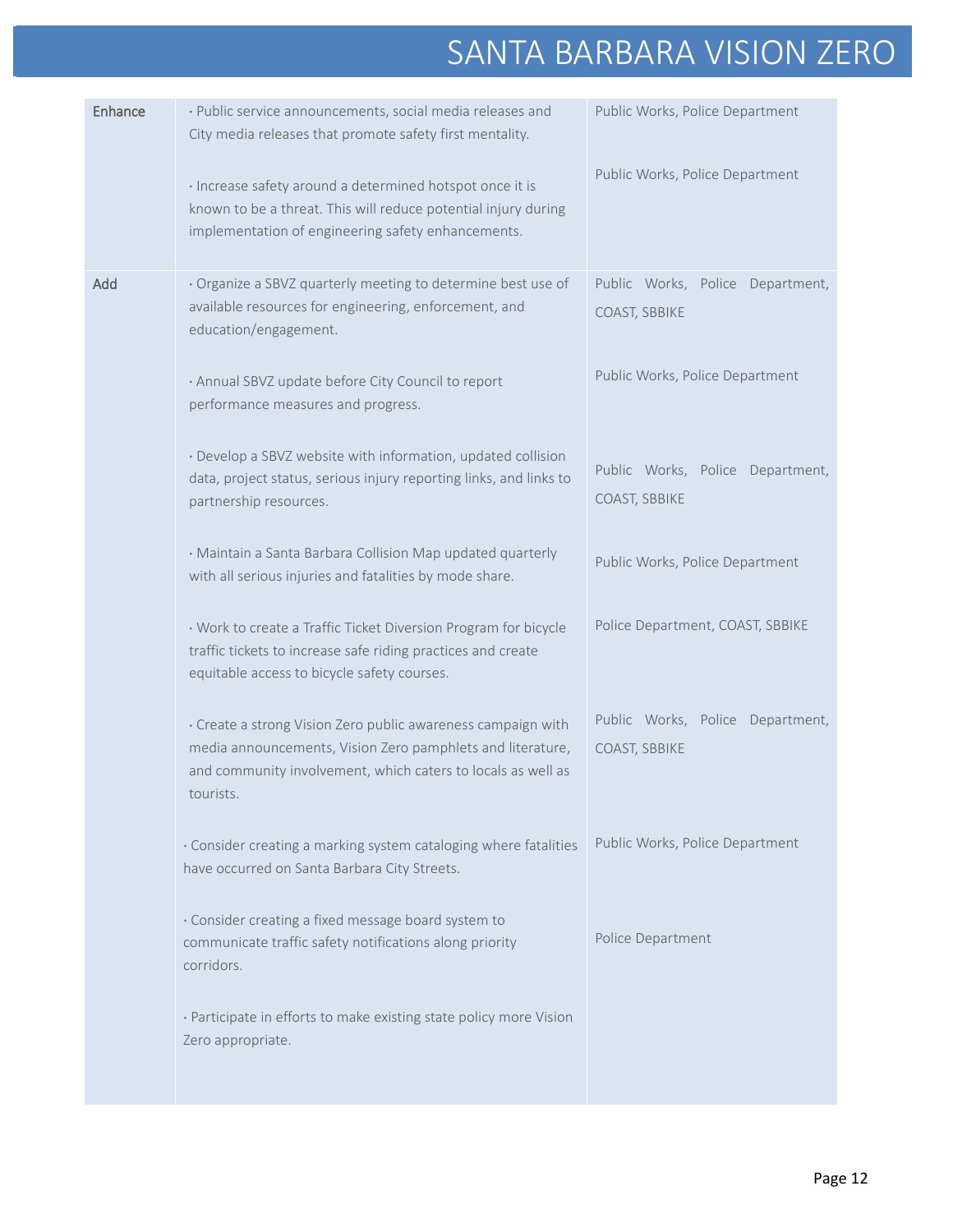### TARGETING PRIORITY CORRIDORS

Collision data is the backbone of the Vision Zero Strategy. Public Works and the Police Department spend significant amounts of City resources responding to traffic complaints. While a small amount of complaint-driven staff work effort does improve safety, a data-driven assessment using the past collision record is the most effective approach to protecting the public.

Collision data is most effectively used to identify high repeat collision locations. With this information, appropriate strategies can be developed to limit future occurrences. At the beginning of the City's journey to zero fatalities and severe injuries, roadway corridors represent the first target for the limited amount of City resources.

#### **Priority Corridors**

Approximately 60% of all Santa Barbara fatalities and the majority of severe injuries occurred along 23 main corridors. The following figure shows collisions by mode for the last 10 years ending in 2017 for each of the priority corridors.



The priority corridor chart indicates the corridors with the highest number of deaths and severe injuries. Collision trends on City roadway corridors provide strategic insight into potential coordinated solutions. Coordinating engineering, enforcement, and education efforts on a single corridor is often times the most effective strategy for preventing repeat collisions.

With Vision Zero, priority corridors will be reviewed systematically and regularly to determine the best Vision Zero tactics to improve safety. In particular, this approach will be initiated with roadway maintenance where a complete restriping of the roadway occurs. A complete restripe of a roadway is a good opportunity to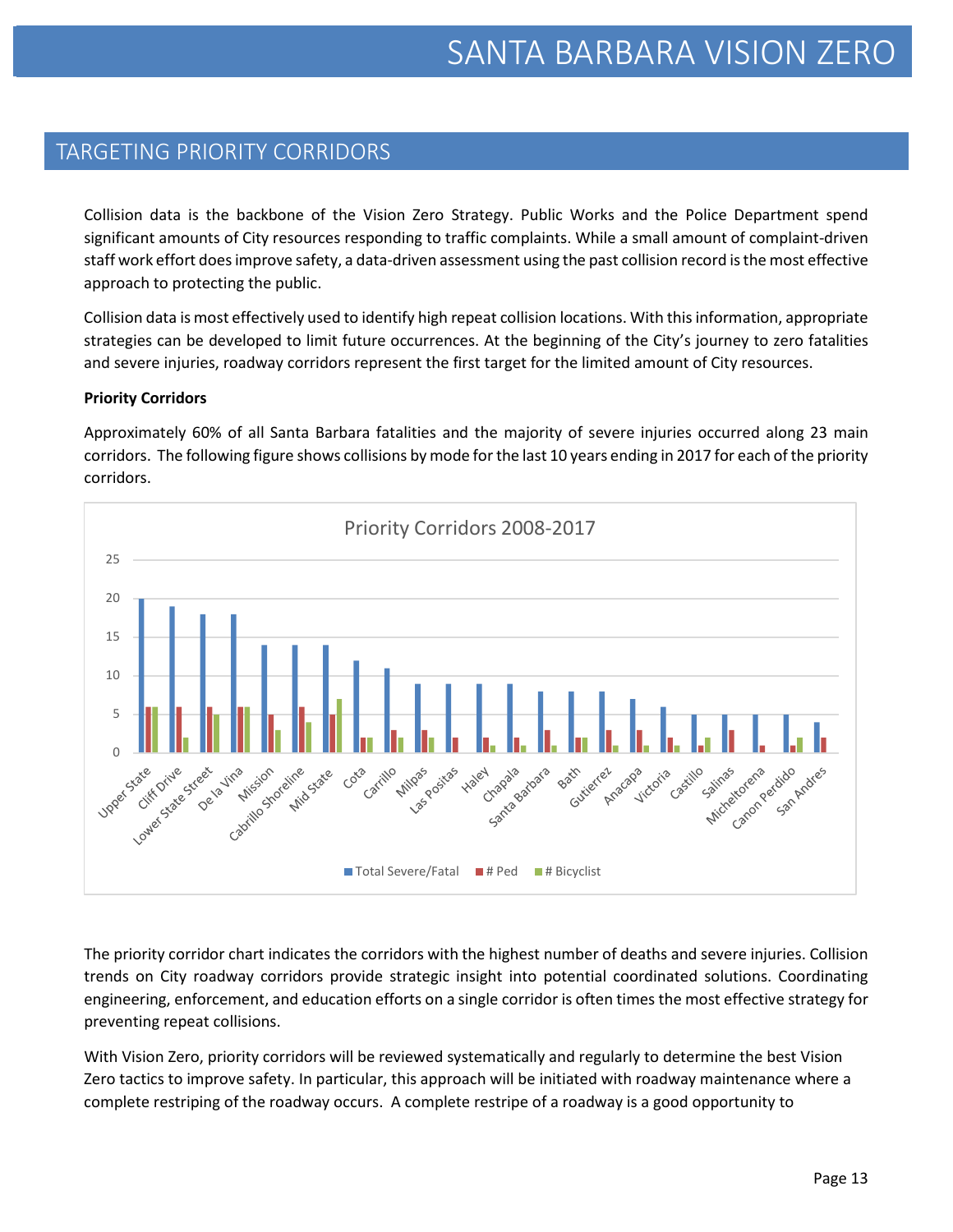implement any design features that could help prevent the reoccurrence of collisions. Engineering efforts, targeted enforcement, and education efforts are all needed to reduce the risk of future serious injuries or death from collisions along priority corridors.

#### **Preliminary Priority Corridor Actions**

The Public Works and Police Departments have created a preliminary list of actions for the top priority corridors based on identified safety concerns. The following table defines preliminary Priority Corridor Actions for the top 12 of the 23 Priority Corridors, all of which are shown on the Priority Corridors 2008-2017 graph above. Additional actions will continue to be developed and reassessed as Priority Corridors are addressed, or new data indicate that other corridors require attention.

| Corridor           | Concern                                                                                                                                                                          | Action                                                                                                                                                                                                                                                                                                                                                                                                                                                                                                                                                                                  |
|--------------------|----------------------------------------------------------------------------------------------------------------------------------------------------------------------------------|-----------------------------------------------------------------------------------------------------------------------------------------------------------------------------------------------------------------------------------------------------------------------------------------------------------------------------------------------------------------------------------------------------------------------------------------------------------------------------------------------------------------------------------------------------------------------------------------|
| <b>Upper State</b> | Concentrated multi-modal<br>traffic collision incidences                                                                                                                         | Enforcement:<br>Primary Collision Factor Enforcement: Distracted driver<br>enforcement, Pedestrian enforcement<br>DUI checkpoints<br>Engineering:<br>Optimize lane widths<br>ADA access improvements, better access ramps<br>Convert lighting to LED<br>Evaluate bike lane connectivity between De la Vina and Constance<br>Evaluate circulation and pedestrian connectivity between De la Vina<br>and Calle Laureles<br>Evaluate intersection improvements at State and Constance<br>Add pedestrian count down timers and decrease pedestrian crossing<br>distance at State and Alamar |
| <b>Cliff Drive</b> | Concentration of unsafe-<br>speed related incidences<br>Lack of bike facilities<br>between Meigs and Las<br>Positas<br>Lack of pedestrian<br>crossings<br>Uncontrolled driveways | Enforcement:<br>Primary Collision Factor Enforcement: Speed enforcement<br>Engineering:<br>Install more frequent pedestrian crossings {3-5}<br>Evaluate road diet between Meigs and Las Positas<br>Evaluate traffic control changes and enhanced pedestrian<br>connections                                                                                                                                                                                                                                                                                                              |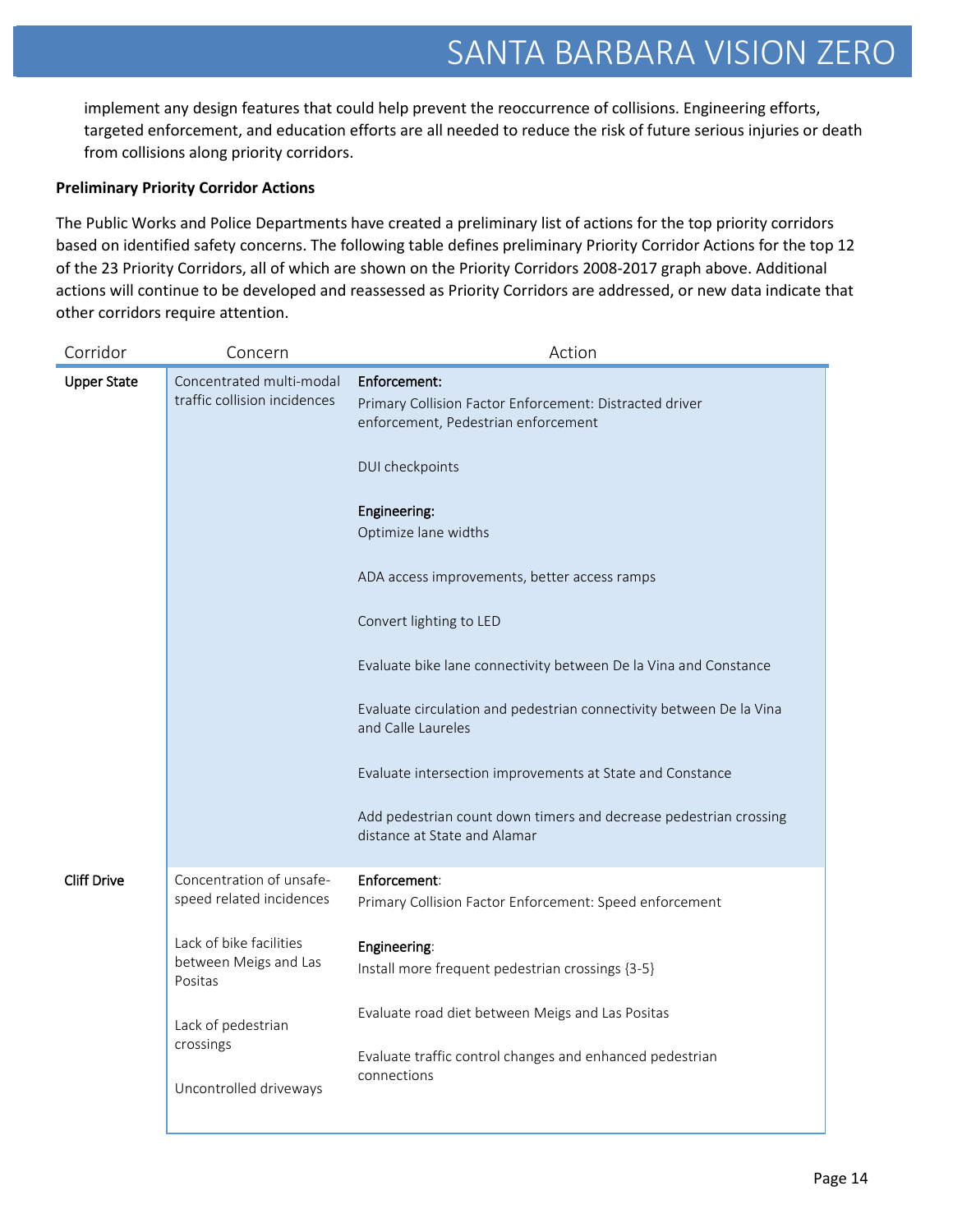|                    |                                                          | Evaluate Class $(1)$ bike path. Phase $(1)$ between Hendry's and Mesa<br>Lane, Phase (2) between Mesa Lane and SBCC                                     |
|--------------------|----------------------------------------------------------|---------------------------------------------------------------------------------------------------------------------------------------------------------|
| <b>Lower State</b> | Multiple DUI occurrences.                                | Evaluate high friction pavement adjacent to Arroyo Burro Beach Park<br>Preform study of Cliff Drive between Lighthouse and Camino Calma<br>Enforcement: |
|                    | High pedestrian and<br>cyclist traffic                   | Primary Collision Factor Enforcement: Bicycle and pedestrian<br>enforcement                                                                             |
|                    | Pedestrian and cyclist<br>involved collisions            | DUI checkpoints                                                                                                                                         |
|                    |                                                          | Enforcement of loading zones on State Street and E/W 00 blocks                                                                                          |
|                    |                                                          | Engineering:                                                                                                                                            |
|                    |                                                          | Evaluate and optimize bike lane widths                                                                                                                  |
|                    |                                                          | Railroad crossing safety project                                                                                                                        |
|                    |                                                          | Widening of side-walks between Yanonali and Haley                                                                                                       |
|                    |                                                          | Protected or buffered bike lanes at the State Street Underpass                                                                                          |
|                    |                                                          | Evaluate locations of loading zones on State Street and E/W 00<br>blocks                                                                                |
| De La Vina         | Concentration of unsafe-                                 | Enforcement:                                                                                                                                            |
|                    | speed related incidences<br>High pedestrian traffic      | Primary Collision Factor Enforcement: Speed enforcement, traffic<br>enforcement                                                                         |
|                    |                                                          | DUI checkpoints                                                                                                                                         |
|                    |                                                          | Engineering:                                                                                                                                            |
|                    |                                                          | Convert lighting to LED                                                                                                                                 |
|                    |                                                          | Install edge lines                                                                                                                                      |
|                    |                                                          | Crosswalk enhancements at uncontrolled crossings below<br>Micheltorena Street and De La Vina at: Cota, Canon Perdido, De La<br>Guerra, and Victoria     |
|                    |                                                          | Evaluate bike lane feasibility between Constance and Pueblo Street                                                                                      |
|                    |                                                          | Install new traffic signal at De La Vina and Sola Street                                                                                                |
| <b>Mission</b>     | Concentrated multi-modal<br>traffic collision incidences | Enforcement:                                                                                                                                            |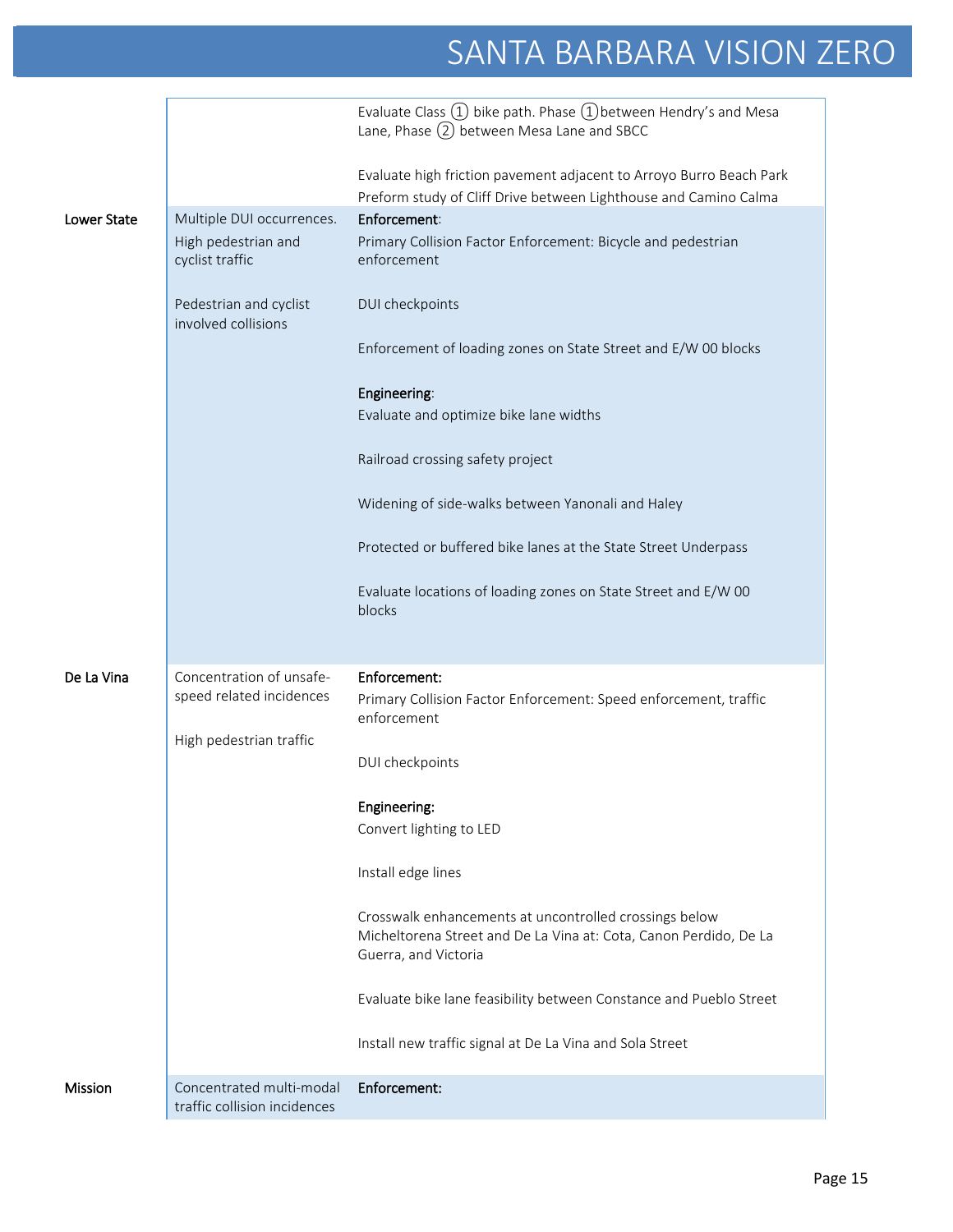|                       |                                                          | Primary Collision Factor Enforcement: Distracted driving<br>enforcement                                                 |
|-----------------------|----------------------------------------------------------|-------------------------------------------------------------------------------------------------------------------------|
|                       |                                                          | Engineering:<br>Evaluate ← turn arrows from Mission into Oak Park Neighborhood                                          |
|                       |                                                          | Evaluate spot road widening to improve bike lane connectivity from<br>State Street to Mission and Castillo              |
|                       |                                                          | Evaluate intersection and lighting improvements between HWY101<br>and San Andres                                        |
|                       |                                                          | Evaluate bike lane connectivity to the Bath and Castillo couplet                                                        |
|                       |                                                          |                                                                                                                         |
| Cabrillo<br>Shoreline | Areas of unsafe speed                                    | Enforcement:<br>Primary Collision Factor Enforcement: Speed enforcement, traffic<br>enforcement, pedestrian enforcement |
|                       |                                                          | Engineering:                                                                                                            |
|                       |                                                          | Evaluate crosswalk enhancements on Shoreline {9 in-street signs or<br>splitter islands adjacent to Shoreline Park}      |
|                       |                                                          | Evaluate Class (1) bike lane connectivity between Ledbetter Beach<br>and Castillo Street                                |
|                       |                                                          | Evaluate high friction pavements treatment adjacent to the bird<br>refuge                                               |
|                       |                                                          | Implement road diet and evaluate parking conditions east of Ninos<br>Drive                                              |
| Mid State             | Pedestrian Safety                                        | Enforcement:                                                                                                            |
|                       |                                                          | DUI checkpoints                                                                                                         |
|                       | Concentration of left turn<br>vehicle collisions         |                                                                                                                         |
|                       |                                                          | Engineering:<br>Green bike lane conflict striping                                                                       |
|                       |                                                          | Install $\leftarrow$ turn pocket southbound @ State and Mission                                                         |
|                       |                                                          | Convert lighting to LED between Constance and Victoria                                                                  |
|                       |                                                          | Convert to high visibility crosswalks                                                                                   |
|                       |                                                          | Evaluate curb extensions at State and Micheltorena                                                                      |
| Cota                  | Concentrated multi-modal<br>traffic collision incidences | Enforcement:                                                                                                            |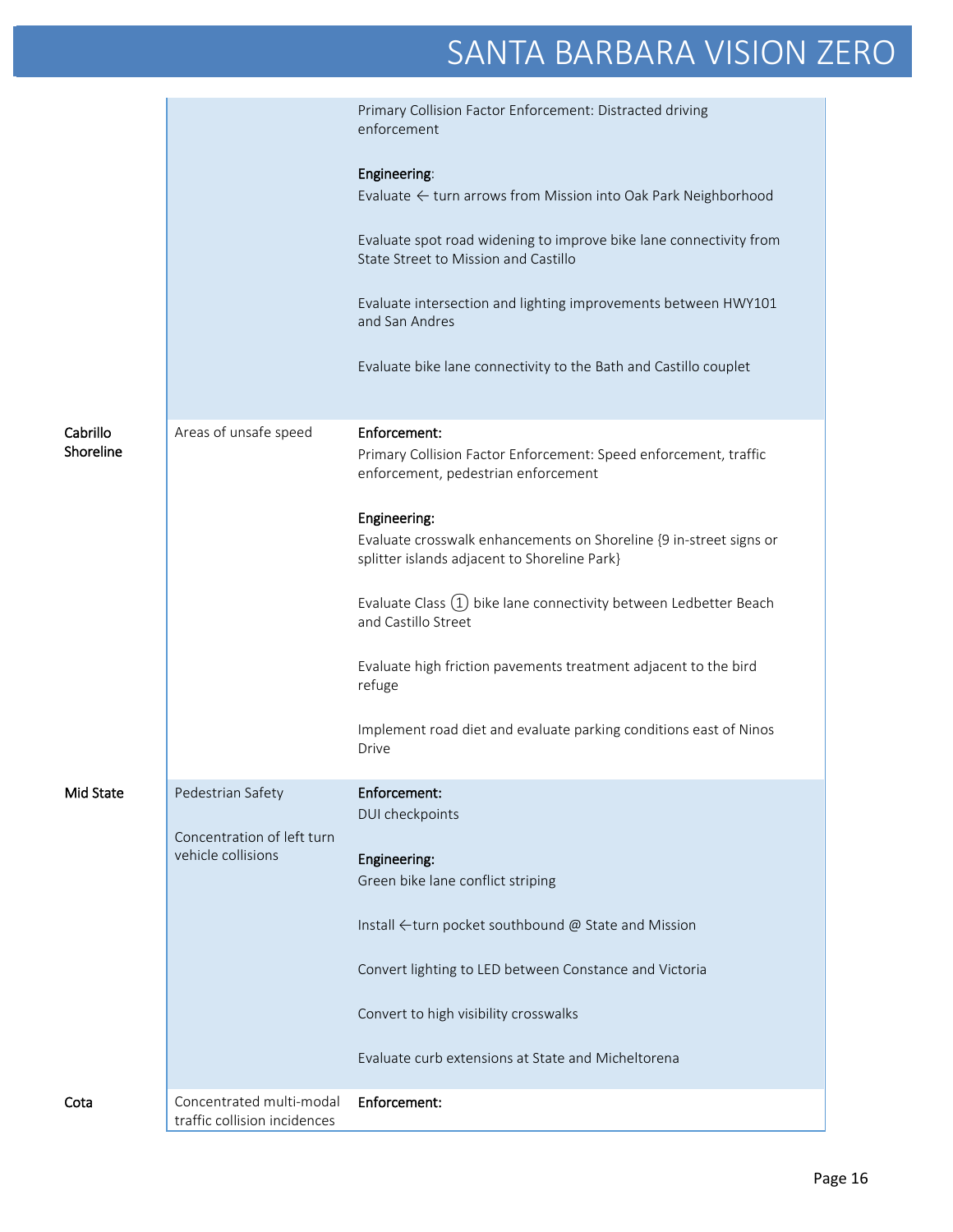|               |                                                          | Primary Collision Factor Enforcement: Traffic enforcement                                                                  |
|---------------|----------------------------------------------------------|----------------------------------------------------------------------------------------------------------------------------|
|               |                                                          | Engineering:<br>Bike lane installation on Cota Street - complete                                                           |
|               |                                                          | Evaluate need for enhanced crosswalks at San Pascual St, De La Vina<br>St, Olive St, and Salsipuedes                       |
| Carrillo      | Concentrated multi-modal<br>traffic collision incidences | Enforcement:<br>Primary Collision Factor Enforcement: Distracted driving<br>enforcement                                    |
|               |                                                          | Engineering:<br>Convert lighting to LED                                                                                    |
|               |                                                          | Pedestrian access ramps at San Pascual                                                                                     |
|               |                                                          | Intersection Improvements for Carrillo at: San Andres, Bath, Castillo,<br>De La Vina                                       |
|               |                                                          | Evaluate extending medians between Bath Street and De La Vina                                                              |
| <b>Milpas</b> | Concentrated multi-modal<br>traffic collision incidences | Enforcement:<br>Primary Collision Factor Enforcement: Distracted driver<br>enforcement, Bicycle and pedestrian enforcement |
|               |                                                          | Engineering:<br>Convert lighting to LED                                                                                    |
|               |                                                          | Evaluate extending the road diet to Haley or Gutierrez                                                                     |
|               |                                                          | Install high visibility crosswalks                                                                                         |
|               |                                                          | Complete lower Milpas sidewalk infill project                                                                              |
|               |                                                          | Implement safety improvements at the railroad crossing                                                                     |
|               |                                                          | Evaluate ADA ramps at intersections and evaluate pedestrian<br>crossing distances (curb extensions?)                       |
| Las Positas   | Concentration of unsafe-<br>speed related incidences     | Enforcement:<br>Primary Collision Factor Enforcement: Speed enforcement                                                    |
|               | Lack of controlled<br>pedestrian crossing points         | Engineering:<br>Complete Class(1) bike path - Phase 1: Cliff to Modoc, Phase 2:<br>Modoc to State                          |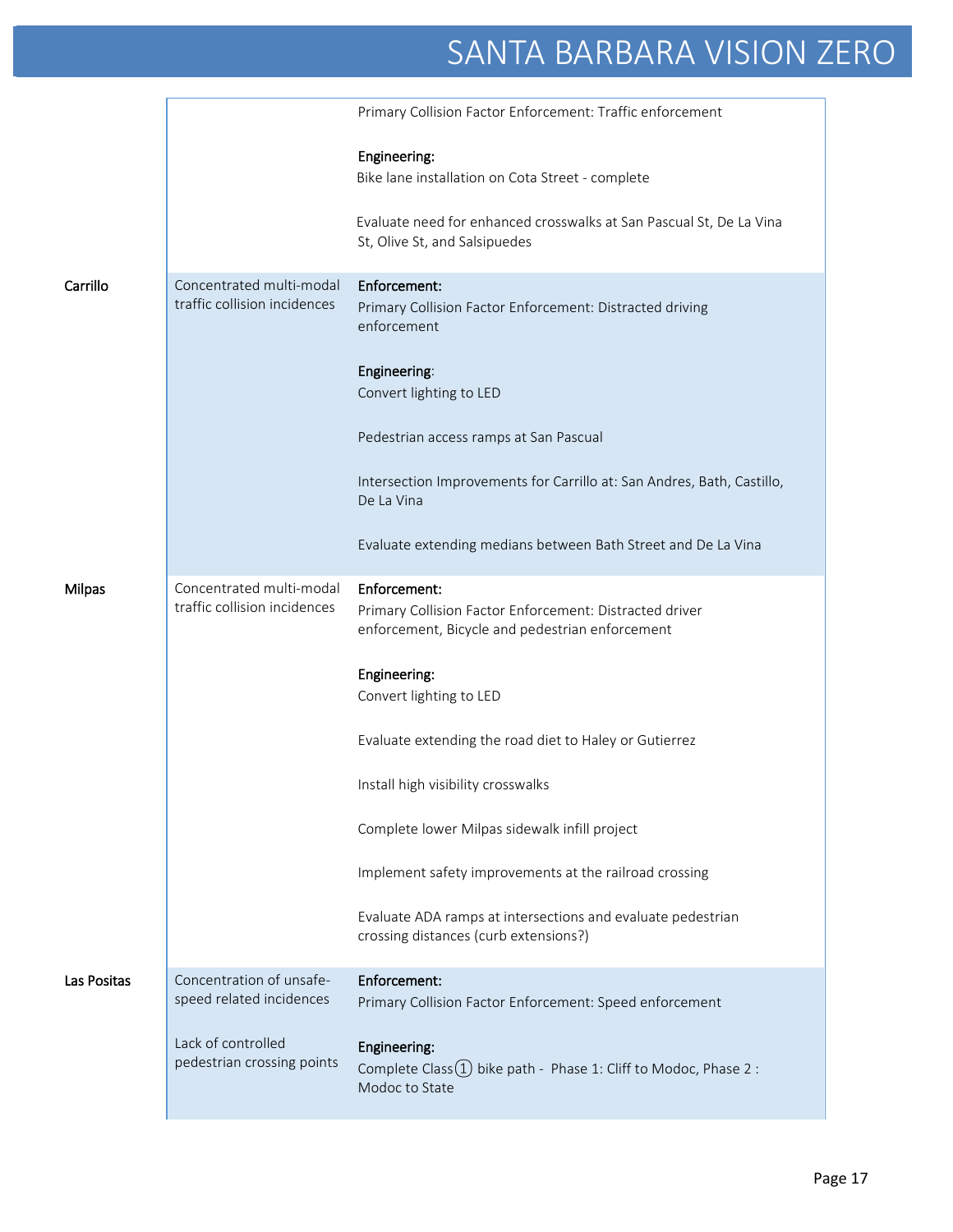|       | Lack of dedicated $\leftarrow$ turn<br>lanes | Evaluate intersection improvements at Las Positas at: Modoc,<br>McCaw, and site access at Earl Warren Show Grounds |
|-------|----------------------------------------------|--------------------------------------------------------------------------------------------------------------------|
| Haley | Pedestrian Safety                            | Enforcement:<br>Primary Collision Factor Enforcement: Traffic enforcement                                          |
|       |                                              | DUI checkpoints                                                                                                    |
|       |                                              | Engineering:                                                                                                       |
|       |                                              | Green bike lane conflict striping                                                                                  |
|       |                                              | High visibility crosswalks                                                                                         |
|       |                                              | Evaluate conditions for potential crosswalk at Haley and Olive                                                     |
|       |                                              | Install countdown timers at Haley and Anacapa                                                                      |
|       |                                              | Evaluate extending bike lane to Castillo                                                                           |

### INSTITUTIONAL CHANGES

#### **How We Need to View Things Differently**

The City must change the way it operates institutionally to fully embrace and enact the Vision Zero Policy and Strategy. City departments, as well as advocacy groups and the general public, must work together to share data, provide solutions, and carry out the implementation of a safer Santa Barbara.

Quarterly coordination meetings with Public Works and Police will ensure effective and efficient communication for identified Vision Zero Actions. Close communications with advocacy groups about Vision Zero actions will create transparency and community awareness. Through Evaluation, Engineering, Enforcement, and Education, the safety first mentality will permeate our Community at every level.

#### **Demonstrated Safety Issue vs. General Complaint**

By focusing Vision Zero efforts on priority corridors, the sporadic use of resources diluted throughout the community can instead be focused on areas with demonstrated collision trends. Traditionally the City has been responsive to community requests for improved lighting, speed enforcement, traffic signs, and traffic calming regardless of the established safety record. While this kind of non-strategic responsiveness to citizen complaints builds trust between local government and the community, a more focused application of City resources on demonstrated safety concerns can more effectively reduce future deaths and severe injuries. In its effort to create community awareness, the City will create helpful and informational responses to traffic complaints in a way that helps more community members understand the Vision Zero goals and the strategic targeted approach.

Public complaints either confirm historically proven collisions zones or divert time and resources away from preventing the next serious injury or death. Staff understands the value of being responsive to public requests,